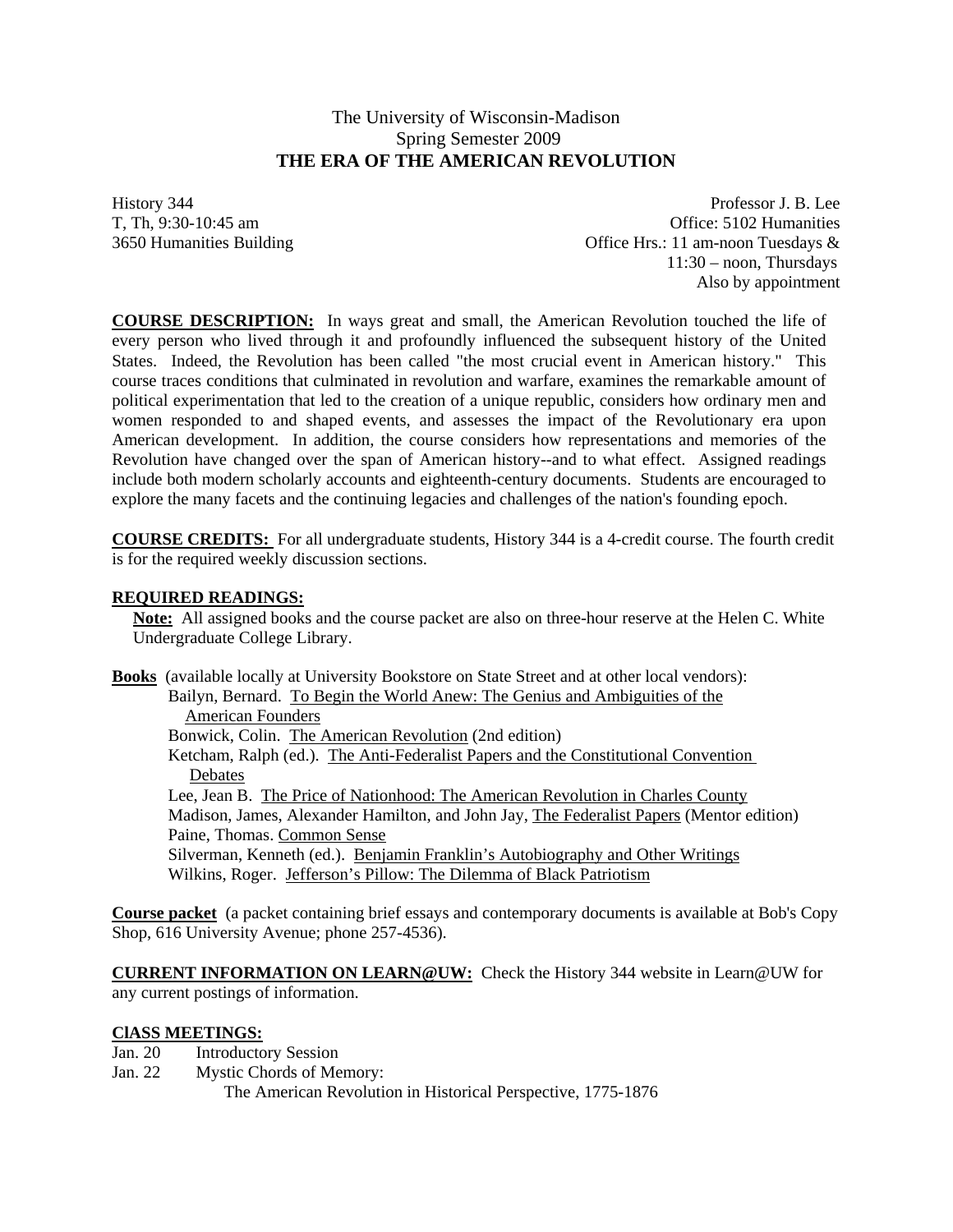- Jan. 27 Great Britain and Its Empire
- Jan. 29 Colonial Landscapes
- Feb. 3 Degrees of Freedom (1)
- Feb. 5 Degrees of Freedom (2)
- Feb. 10 Evangelicalism and Enlightenment
- Feb. 12 The Theory and Practice of Government
- Feb. 17 Warfare and the Empire
- Feb. 19 Parliamentary Reforms, Colonial Responses
- Feb. 24 Resistance
- Feb. 26 Crisis of the Empire
- Mar. 3 Independence
- Mar. 5 The War for Independence, 1775-77
- Mar. 10 The War for Independence, 1778-81

# **Mar. 12 MIDTERM EXAM**

 **Note:** The exam must be taken this day.

- Mar. 24 "Cultivating the Sensations of Freedom": Music of the Revolution
- Mar. 26 A Confederation of Sovereign States
- Mar. 31 Crises of the 1780s
- Apr. 2 Creation of the Constitution
- Apr. 7 **PREPARATION FOR DEBATE** on the Constitution
- Apr. 9 **DEBATE:** Federalists vs. Anti-Federalists
- Apr. 14 Ratification and the Bill of Rights
- Apr. 16 Establishing Federal Government
- Apr. 21 Origins of American Foreign Policy
- Apr. 23 Legitimizing Political Opposition
- Apr. 28 The Contagion of Liberty
- Apr. 30 The Problem of Slavery in an Age of Revolution
- May 5 A Continuing Revolution
- May 7 Wrap-up Session
- **May 13 FINAL EXAM (5:05 7:05 pm)** Place to be announced. **Note:** The final exam **must** be taken at the regularly scheduled time.

### **TEACHING ASSISTANTS:**

Ronald Binzley: Office Hours: 11:00-noon, Tuesdays & 11:30-12:30, Thursdays 5265 Humanities Building (phone: 263-1868) John Coakley: Office Hours: 1:00-3:00 pm, Thursdays 5268 Humanities Building (phone: 263-1868)

**DISCUSSION SECTIONS:** Every undergraduate should be enrolled in one of the discussion sections listed at the top of page 3. Read the assigned material *before* your section, so that you may participate fully and actively in the class. During the semester, the teaching assistants will assign written work designed to help you enhance your analytic, interpretive, and writing skills.

Tuesdays 1:20 pm 2221 Humanities Bldg.

2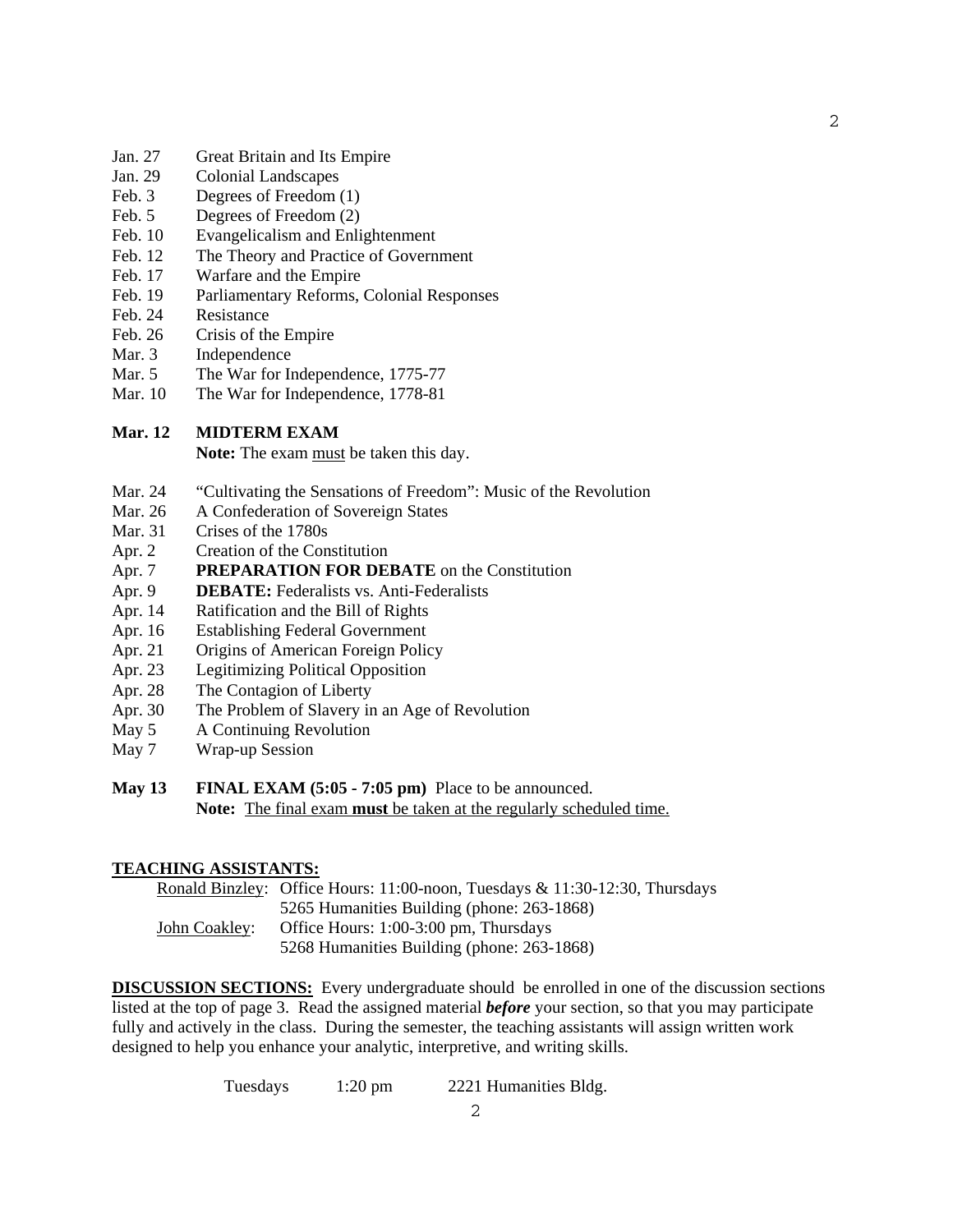|            | $2:25 \text{ pm}$ | 2241 Humanities Bldg. |
|------------|-------------------|-----------------------|
| Wednesdays | 9:55 am           | 2637 Humanities Bldg. |
|            | $1:20$ pm         | 2241 Humanities Bldg. |
|            | $2:25$ pm         | B135 Van Vleck        |
| Thursdays  | $1:20$ pm         | 2211 Humanities Bldg. |
|            | $2:25$ pm         | 2231 Humanities Bldg. |
|            | $3:30 \text{ pm}$ | 2241 Humanities Bldg. |

# **GRADING:** 40% - Participation in discussion sections (including assigned written work)

- 25% Midterm exam
- 35% Final exam

**A WORD ABOUT PLAGIARISM:** Plagiarism (submitting someone else's ideas and words as one's own) is a serious offense that will result in a grade of F on the assignment. Should a second offense occur, the course grade will be F.

**RELIGIOUS HOLIDAYS:** According to University policy, a student who expects to be absent from class because of religious holidays must, within the first two weeks of class, notify the instructor (in this case the assigned  $\overline{TA}$ ) of the specific date(s) on which s/he will be absent. Students bear the responsibility for arranging make-up assignments. If necessary, reasonable limits on the total number of days claimed by any one student will be set.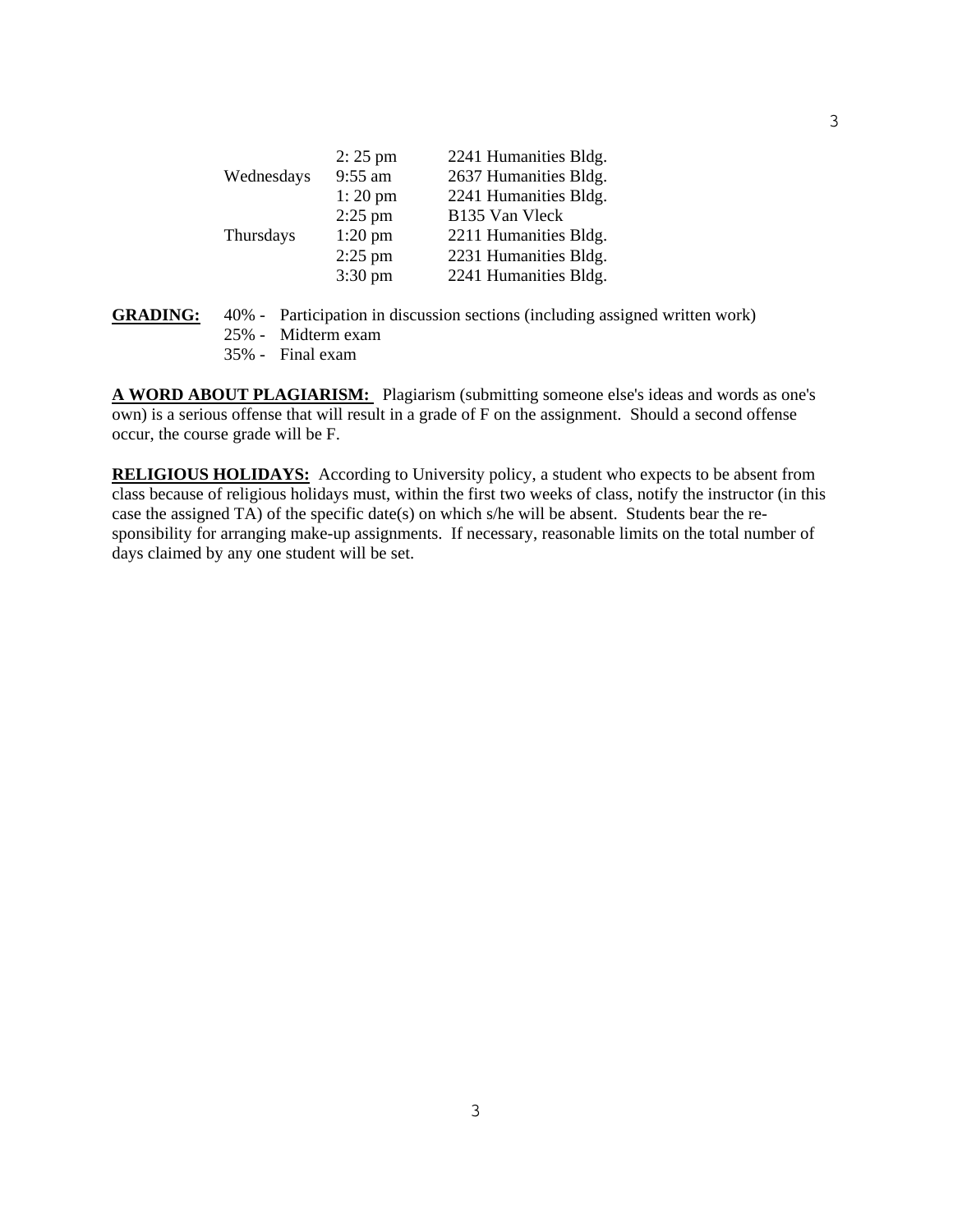# **WEEKLY READING ASSIGNMENTS History 344 – Spring Semester 2009**

**Note:** Sources preceded by an asterisk (\*) are in the Course Packet of photocopies.

### **WEEK OF JAN. 26:**

 Alfred F. Young, "George Robert Twelves Hewes (1742-1840): A Boston Shoemaker and the Memory of the American Revolution," *William and Mary Quarterly* 38 (1981): 561-623. (See instructions below for online access.)

Colin Bonwick, *The American Revolution* (2nd edition), introduction & chap 1.

 Jean B. Lee, *The Price of Nationhood: The American Revolution in Charles County*, pp. 3-42.

Directions for online access to Alfred F. Young's article:

**Login to My UW:** > Libraries

 **Library Home Page:** > Search Shortcuts > Top 10 Databases > JSTOR **In JSTOR:** > Browse Journals > History > William and Mary Quarterly  $>$  Vol. 38, no. 4 (Oct. 1981)  $>$  George Robert Twelves Hewes ...

# **WEEK OF FEB. 2:**

 Bonwick, *American Revolution*, chap. 2 and pp. x, 282-83. Lee, *Price of Nationhood,* chap. 2.

#### Documents:

\*Letter from an Indentured Servant, 1756

\*Washington's Attempt to Import Paletines (i.e., Germans), 1774

Online: Glimpses of Slavery at Monticello

**Google:** Monticello--The Home of Thomas Jefferson

Link to: House, Garden, & the Plantation > The Plantation > More

 **At the Plantation link:** explore the sections entitled Land, Work, and Lives (in that order). Be sure to follow further links within each of these sections.

### **WEEK OF FEB. 9:**

Lee, *Price of Nationhood,* chap. 3.

 \*Bernard Bailyn, "Power and Liberty: A Theory of Politics," in *The Ideological Origins of the American Revolution*, chap. 3.

Document: \*Excerpt from *The Second Treatise of Government*, by John Locke

# **WEEK OF FEB. 16:**

Bonwick, *American Revolution*, p. xiii and chap. 3. Documents (please read in chronological order): \*Resoloutions of the Stamp Act Congress, October 1765 \*The Declaratory Act, March 1766

#### **WEEK OF FEB. 23:**

Lee, *Price of Nationhood,* chap. 4.

 \*Alfred F. Young, "The Women of Boston: 'Persons of Consequence' in the Making of the American Revolution."

Documents (please read in chronological order):

*\*Peter Oliver's Origin & Progress of the American Revolution: A Tory View*, ed. Douglass Adair and John A. Schutz, pp. 46-59.

 \*Correspondence between Washington and Bryan Fairfax, July 1774 (in 2 parts) \*The Fairfax County Resolves, July 18, 1774

\*Declaration of Colonial Rights and Grievances, by the First Continental Congress,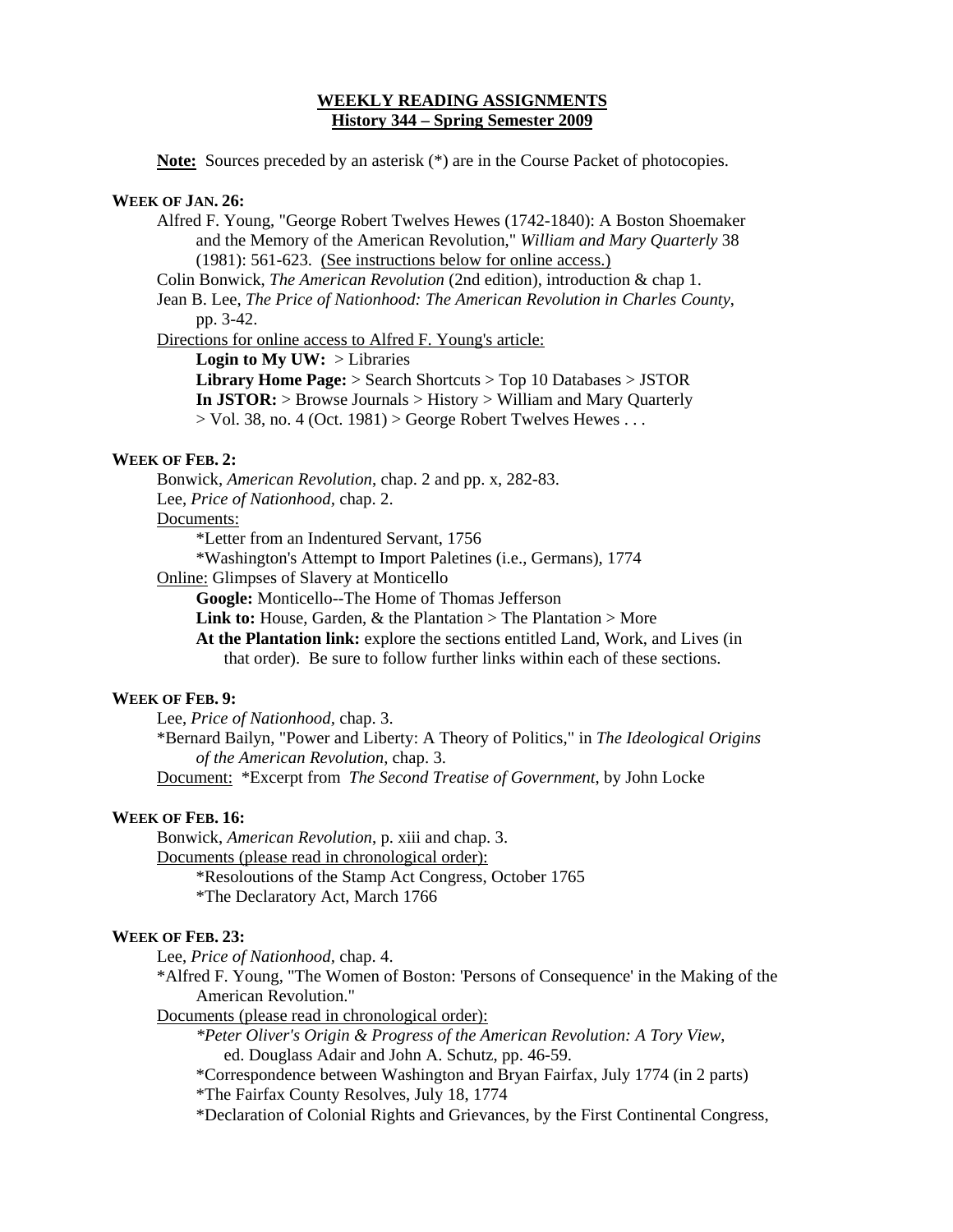#### October 1774

# **Week of Mar. 2:**

Thomas Paine, *Common Sense* (Jan.1776).

Documents (please read in chronological order):

 \*"The Dye Is Cast [May 1776]," *Library of Congress Quarterly Journal of Aquisitions* 14 (1957): 181-85. \*Excerpt from the King's Speech Closing Parliament (May 1776)

The Virginia Declaration of Rights, June 1776 [in Bonwick, pp. 288-90]

\**The Virginia Gazette*, July 23, 1776 (the entire issue)

\*"On American Affairs, July-Dec. 1776" (London).

## **WEEK OF MAR. 9:**

Bonwick, *American Revolution,* chap. 4.

#### **WEEK OF MAR. 23:**

Lee, *Price of Nationhood,* chaps. 5-6. Bonwick, *American Revolution,* chap. 5. Document: \*The Articles of Confederation, 1777

# **WEEK OF MAR. 30:**

Bonwick, *American Revolution*, chaps. 6-8. Document: The U.S. Constitution [in Bonwick, pp. 290-302]

# **WEEK OF APR. 6:**

 James Madison, Alexander Hamilton, and John Jay, *The Federalist Papers* Ralph Ketcham, ed., *The Anti-Federalist Papers and the Constitutional Convention Debates*

# **WEEK OF APR. 13:**

 Bonwick, *American Revolution,* pp. 250-69. Lee, *Price of Nationhood,* Part 3. Document: The Bill of Rights [in Bonwick, pp. 301-302]

### **WEEK OF APR. 20:**

 Bonwick, *American Revolution,* pp. xi-xii, 269-81. Silverman, ed., *The Autobiography of Benjamin Franklin* \*Richard B. Morris, "Meet Dr. Franklin," *American Heritage* 23 (1971): 81-91.

### **WEEK OF APR. 27:**

William H. Freehling, "The Founding Fathers and Slavery," *American Historical Review* 77 (1972): 81-93. (See instructions below for online access.)

 Roger Wilkins, *Jefferson's Pillow: The Dilemma of Black Patriotism*. Documents: \*Washington's Farewell Address, 1796

 \*The Alien and Sedition Acts, 1798 \*The Virginia and Kentucky Resolves, 1798-99 \*Jefferson's First Inaugural Address, 1801 Directions for online access to Freehling's article: **Login to My UW:** > Libraries